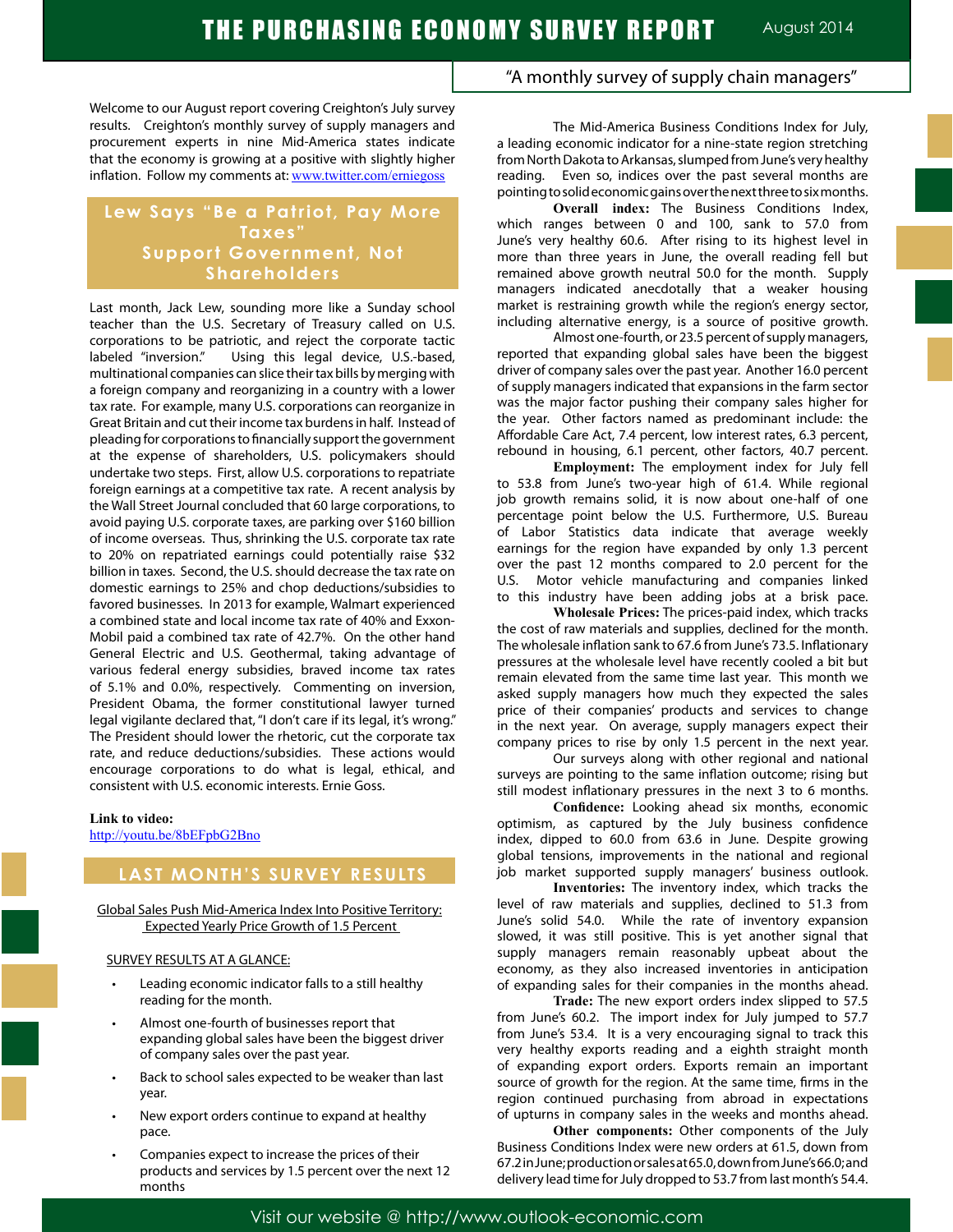### "A monthly survey of supply chain managers"

# THE PURCHASING ECONOMY SURVEY REPORT August 2014

The Creighton Economic Forecasting Group has conducted the monthly survey of supply managers in nine states since 1994 to produce leading economic indicators of the Mid-America economy. States included in the survey are Arkansas, Iowa, Kansas, Minnesota, Missouri, Nebraska, North Dakota, Oklahoma and South Dakota.

The forecasting group's overall index, referred to as the Business Conditions Index, ranges between 0 and 100. An index greater than 50 indicates an expansionary economy over the course of the next three to six months. The Business Conditions Index is a mathematical average of indices for new orders, production or sales, employment, inventories and delivery lead time. This is the same methodology used by the National Institute for Supply Management, formerly the Purchasing Management Association, since 1931.

#### **MID-AMERICA STATES**

#### ARKANSAS

The July overall index, or leading economic indicator, for Arkansas advanced to 53.1 from June's 51.3. Components of the index from the monthly survey of supply managers were new orders at 49.4, production or sales at 49.4, delivery lead time at 53.6, inventories at 47.6, and employment at 65.7. Construction, and manufacturing, durable and non-durable goods, all reported strength for the month. Average weekly salary growth over the past year for the workers in the state at 1.5 percent is weak and below the increase in prices over the same period of time thus leaving workers with a loss once wages are adjusted for inflation.

#### IOWA

Iowa's Business Conditions Index, or leading economic indicator, for July fell to a still healthy 63.0 from 67.8 in June. Components of the index from the monthly survey of supply managers were new orders at 70.5, production or sales at 72.9, delivery lead time at 56.2, employment at 65.5, and inventories at 49.9. Even though the overall index declined for the month, strong growth among durable goods producers more than offset weaker conditions for non-durable goods manufacturers including food processors to maintain a healthy reading for the month. In another positive signal, average weekly earnings for Iowa workers rose a strong 4.1 percent over the past 12 months and well above inflation.

#### **KANSAS**

The Kansas Business Conditions Index, or leading economic indicator, for July dipped to a solid 57.2 from 59.4 in June. Components of the leading economic indicator from the monthly survey of supply managers were new orders at 66.4, production or sales at 65.1, delivery lead time at 43.0, employment at 57.1, and inventories at 54.5. Non-durable goods producers, including food processors, are expanding at a healthy pace which is well above firms in the state's durable goods sector. Even as firms add jobs, average weekly wages for Kansas workers grew at a sub-par 1.2 percent and well below inflation over the past 12 months.

#### **MINNESOTA**

June's survey results mark the 19th straight month Minnesota's July's survey results mark the 20th straight month Minnesota's Business Conditions Index, or leading economic indicator, has remained above growth neutral. The index decreased to a regional high of 66.4 from June's 70.1, also a regional high. Components of the index from the July survey of supply managers in the state were new orders at 77.5, production or sales at 77.9, delivery lead time at 61.0, inventories at 57.1, and employment at 58.4. Durable goods manufacturers, including metal producers, and non-durable goods manufacturers, especially food processors, supported a healthy reading for the month of July. Even with solid job growth in the state, average weekly wage growth for workers in the state over the past year expanded at an anemic 1.2 percent, well below the rate of inflation.

#### **MISSOURI**

- Annualized and inflation adjusted Gross Domest Product (GDP) for the second quarter of 2014 (GD increased by 4.0% after falling by 2.1% in quarter on
- The June U.S. trade deficit narrowed by 7% to \$41. billion as petroleum imports dropped to a  $3-1/2$  year. low.

- For July, Creighton University's Mid-America survey supply managers and Rural Mainstreet survey of ba CEOs indicate slower but positive growth in the mont ahead.
- U.S. retail sales expanded by only 0.2% for June, or slightly ahead of inflation.
- The U.S. Consumer Price Index (CPI) for June climb by 0.3% well ahead of expectations and the Fede Reserve's target of an annual gain of 2.0%.

The July Business Conditions Index for Missouri slipped to a still healthy 59.0 from June's brisk 59.3. Components of the index, or leading economic indicator, from the survey of supply managers for July were new orders at 60.6, production or sales at 66.0, delivery lead time at 56.7, inventories at 53.5, and employment at 58.0. Motor vehicle manufacturers and their suppliers are experiencing healthy growth. Non-durable goods producers, except for food processors, are reporting solid economic business expansions. Even with brisk growth, average weekly wages for Missouri workers declined by almost one-half of one percentage point over the past 12 months. After adjusting for inflation, Missouri workers are losing buying power.

#### NEBRASKA

- My most recent stock transactions with price/earnin ratios: Buys-ConAgra \$29.29 with P/E of 13.0; Goodye Tire \$25.42 with P/E of 8.9; Sales-Bed Bath and Beyon \$59.06 with a P/E of 11.8.
- I expect the Federal Reserve to raise short term intere rates (the fund rate) in the first quarter of 2015. In

For the seventh straight month, Nebraska's overall, or Business Conditions, index remained above 50.0. The index, a leading economic indicator from a survey of supply managers in the state, rose to a solid 55.5 from June's 55.2. Components of the index for July were new orders at 60.1, production or sales at 61.8, delivery lead time at 52.2, inventories at 53.2, and employment at 50.3. Expansions for non-durable goods producers, including food processors, more than offset pullbacks for durable goods manufacturers for the month. While yearover-year job growth has been less than the region and the nation, average weekly wages for Nebraska workers advanced by 2.0 percent over the past 12 months, approximately the same as inflation, but well ahead of regional wage growth.

#### NORTH DAKOTA

|                                                                                                                                                                                                                                                                                                                                                                                                                                                                                                                          | "A monthly survey of supply chain managers"                                                                                                                                                                                                                                                                     |
|--------------------------------------------------------------------------------------------------------------------------------------------------------------------------------------------------------------------------------------------------------------------------------------------------------------------------------------------------------------------------------------------------------------------------------------------------------------------------------------------------------------------------|-----------------------------------------------------------------------------------------------------------------------------------------------------------------------------------------------------------------------------------------------------------------------------------------------------------------|
| or sales at 62.8, delivery lead time at 55.9, inventories at 68.9,<br>and employment at 51.7. Manufacturers in the state continue<br>to add jobs at a solid but not spectacular pace. While average<br>weekly wages for all workers in the state grew by only 1.2<br>percent over the past 12 months, average weekly wages for<br>South Dakota manufacturing workers advanced by a very<br>brisk 8.0 percent. Our surveys of supply managers in the state<br>point to continuing growth in jobs and wages for the state. | advance of that, short term interest rates will begin to<br>rise slightly.<br><b>OTHER REPORTS:</b><br>The Conference Board (August 2014): "Recent<br>improvements in emerging economies seem to be<br>interrupted, and downside risks to major emerging<br>economies are on the rise. While recovery in mature |
| THE BULLISH NEWS                                                                                                                                                                                                                                                                                                                                                                                                                                                                                                         | economies continues at a slower rate, for emerging                                                                                                                                                                                                                                                              |
| U.S. economy adds 209,000 jobs in July while the<br>unemployment rate rose to 6.2% for the month.                                                                                                                                                                                                                                                                                                                                                                                                                        | economies, financial stability remains the top concern,<br>and manufacturing sectors continue to weaken due<br>to sluggish domestic demand. Furthermore, political<br>instability and regional tensions have added more                                                                                         |
| Annualized and inflation adjusted Gross Domestic<br>$\bullet$<br>Product (GDP) for the second quarter of 2014 (GDP)<br>increased by 4.0% after falling by 2.1% in quarter one.                                                                                                                                                                                                                                                                                                                                           | uncertainties to the near-term outlook."                                                                                                                                                                                                                                                                        |
| The June U.S. trade deficit narrowed by 7% to \$41.5                                                                                                                                                                                                                                                                                                                                                                                                                                                                     | Goss Eggs<br>(Recent Dumb Economic Moves)                                                                                                                                                                                                                                                                       |
| billion as petroleum imports dropped to a 3-1/2 year<br>low.                                                                                                                                                                                                                                                                                                                                                                                                                                                             | The Justice Department is once again "shaking down"<br>a U.S. corporate citizen. Just this month, they indicted                                                                                                                                                                                                 |
| THE BEARISH NEWS                                                                                                                                                                                                                                                                                                                                                                                                                                                                                                         | FexEx for drug trafficking. Is FedEx supposed to do the<br>job undone by the Drug Enforcement Agency (DEA). If<br>convicted FedEx will pay a fine of \$1.6 billion for allegedly                                                                                                                                |
| For July, Creighton University's Mid-America survey of<br>$\bullet$<br>supply managers and Rural Mainstreet survey of bank<br>CEOs indicate slower but positive growth in the months<br>ahead.                                                                                                                                                                                                                                                                                                                           | delivering prescription drugs that were sold by on-line<br>pharmacies that were in violation of the Controlled<br>Substance Act.                                                                                                                                                                                |
| U.S. retail sales expanded by only 0.2% for June, only<br>$\bullet$<br>slightly ahead of inflation.                                                                                                                                                                                                                                                                                                                                                                                                                      | Survey results for August will be released on the first business day<br>of next month, September 2.                                                                                                                                                                                                             |
| The U.S. Consumer Price Index (CPI) for June climbed<br>by 0.3% well ahead of expectations and the Federal<br>Reserve's target of an annual gain of 2.0%.                                                                                                                                                                                                                                                                                                                                                                | Follow Goss on twitter at http://twitter.com/erniegoss<br>For historical data and forecasts visit our website at:<br>http://www2.creighton.edu/business/economicoutlook/<br>www.ernestgoss.com                                                                                                                  |
| <b>WHAT TO WATCH</b>                                                                                                                                                                                                                                                                                                                                                                                                                                                                                                     |                                                                                                                                                                                                                                                                                                                 |
| CPIs: On Aug. 19 and Sept 17, the Bureau of Labor<br>Statistics releases consumer price indices for July and<br>August, respectively. Monthly increases of more than<br>0.3% will encourage the Fed to begin preparing the<br>market for a rate hike in the first quarter of 2015.                                                                                                                                                                                                                                       |                                                                                                                                                                                                                                                                                                                 |
| Trade Embargos: Recent Chinese trade restrictions on<br>$\bullet$<br>U.S. DDGs and Russian agriculture trade restrictions<br>significantly raise the potential of trade wars which will<br>hurt U.S. and global economic growth.                                                                                                                                                                                                                                                                                         |                                                                                                                                                                                                                                                                                                                 |
| Jobs: On Friday Sept. 5, the U.S. Bureau of Labor Statistics<br>$\bullet$<br>(BLS) will release employment report for August. Another<br>strong report (job additions above 250,000) will be bad<br>for bond prices and yields. Also, begin to "seal the deal"<br>for a Federal Reserve rate hike in the first quarter of 2015.                                                                                                                                                                                          |                                                                                                                                                                                                                                                                                                                 |
| FROM GOSS:                                                                                                                                                                                                                                                                                                                                                                                                                                                                                                               |                                                                                                                                                                                                                                                                                                                 |
| My most recent stock transactions with price/earnings<br>$\bullet$<br>ratios: Buys-ConAgra \$29.29 with P/E of 13.0; Goodyear<br>Tire \$25.42 with P/E of 8.9; Sales-Bed Bath and Beyond<br>\$59.06 with a P/E of 11.8.                                                                                                                                                                                                                                                                                                  |                                                                                                                                                                                                                                                                                                                 |
| I expect the Federal Reserve to raise short term interest<br>$\bullet$                                                                                                                                                                                                                                                                                                                                                                                                                                                   |                                                                                                                                                                                                                                                                                                                 |

The state's leading economic indicator, or Business Conditions Index, fell, but to a level pointing to an expanding state economy. The July reading of 57.3 was down from June's 61.6. Components of the overall index from the monthly survey of supply managers for July were new orders at 61.7, production or sales at 56.5, delivery lead time at 58.1, employment at 56.4, and inventories at 53.7. Over the past 12 months, North Dakota led the region in job growth at 4.8 percent and was second only to Iowa in average weekly wage growth at 3.0 percent. Our surveys over the past several months point to economic expansion in the months ahead for the state.

#### OKLAHOMA

Oklahoma's leading economic indicator, or Business Condition Index, continues to point to expanding economic conditions in the months ahead. The index for July fell to a solid 54.9 from June's 66.6. Components of the July survey of supply managers in the state were new orders at 60.6, production or sales at 62.7, delivery lead time at 43.9, inventories at 56.6, and employment at 50.8. Expansions for durable and non-durable goods producers and their suppliers more than offset pullbacks for energy linked firms for the month. Over the past 12 months, Oklahoma's job growth at 2.1 percent exceeded that of the region. On the other hand, average weekly earnings for workers in the state over the past 12 advanced by only 0.6 percent and well below the rate of inflation.

#### **SOUTH DAKOTA**

After moving below growth neutral in November of 2012, South Dakota's leading economic indicator has been above growth neutral 50.0 each month since. The overall index, the Business Conditions Index, from the monthly survey of supply managers fell to 61.0 from 69.5 in June. Components of the overall index for July were new orders at 65.7, production





## **THE BEARISH NEWS**

## **WHAT TO WATCH**

- CPIs: On Aug. 19 and Sept 17, the Bureau of Lab Statistics releases consumer price indices for July and August, respectively. Monthly increases of more th 0.3% will encourage the Fed to begin preparing th market for a rate hike in the first quarter of 2015.
- Trade Embargos: Recent Chinese trade restrictions U.S. DDGs and Russian agriculture trade restrictions. significantly raise the potential of trade wars which v hurt U.S. and global economic growth.
- Jobs: On Friday Sept. 5, the U.S. Bureau of Labor Statist (BLS) will release employment report for August. Anoth strong report (job additions above 250,000) will be ba for bond prices and yields. Also, begin to "seal the de for a Federal Reserve rate hike in the first quarter of 2015

#### FROM GOSS: